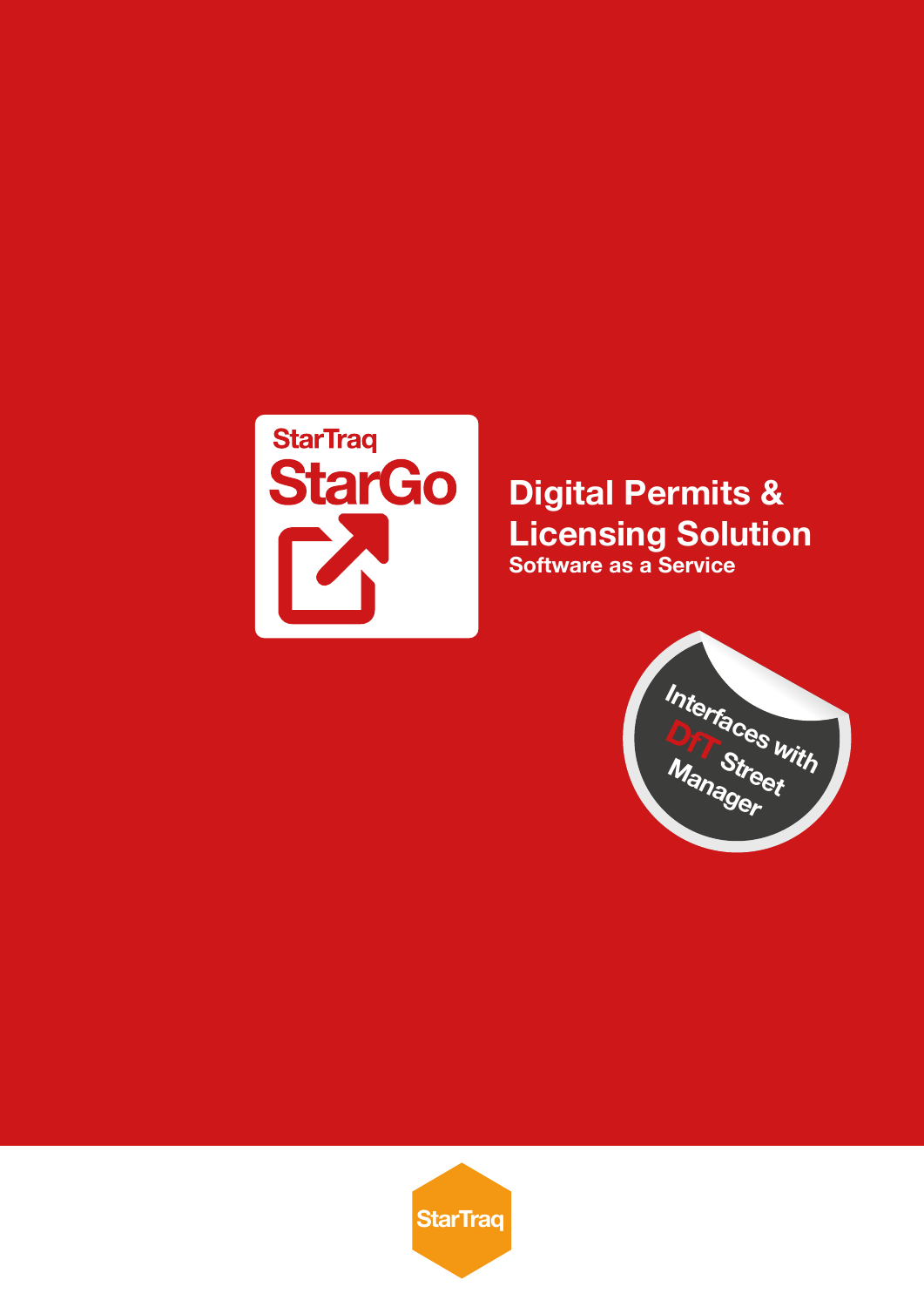StarGo is the complete end-to-end software solution for managing highways licences and permits. The system can be fully hosted so that local government can optimise the application, approval, issuing and enforcement of any permit, licence or service.

**Interfaces with** erfaces <sub>Street</sub> **Manager** 

StarGo can be utilised to apply for any type of licence or permit. For example: street cafés, a-boards, skips, scaffolding, hoarding, temporary traffic regulation orders, section 50's, cranes, bus stop suspensions and many more.

# Features of StarGo

- Online account creation to apply, renew and pay for permits, licences or council services
- Ability to store supporting documents against an account
- Track status of applications
- Apply via a smartphone or web browser

## Benefits of StarGo

### **For Applicants For Back Office Users For Enforcers**

- One solution for issuing permits and permit enforcement
- Minimal setup time
- Cloud based access the system from anywhere
- Supports integration with DfT Street Manager via API



- Review all account and licence information
- Authorise permits and licences with the click of a button
- Customisable report templates
- Integrated e-mail tool to correspond with customers or internal council teams

- Reduce staff processing costs as no re-keying of data required
- **Flexibility to collect**  payments at time of application or following approval
- Full integration with existing payment and finance systems
- Automatically transfer data to the back office resulting in no lost records
- Reduce processing time
- Automated renewal reminders to increase compliance and revenue



• Track active/inactive permits

whilst in the field

• Targeted enforcement using

**Issue FPNs for breaches Print FPNs to Bluetooth** 

Google Maps

printers



The StarGo smartphone application gives Highways Inspectors access to live permit information via an easy to use Google Maps interface. Active and inactive licences and permits are clearly displayed allowing Inspectors to clearly identify businesses operating without a licence or not complying with the terms of a licence. Should they require, FPNs can also be issued via the interface and managed through the StarTraq software.

The StarGo back office system gives users access to all account and application information. Users can review applications and supporting documents, correspond with applicants or internal teams via the in-built email tool and make an informed decision about whether to approve or reject an application. The back office system also features a comprehensive reporting suite and will be integrated with your existing payment systems. If desired, licence or permit information can be exported into the DfT Street Manager system via API.



The StarGo customer portal allows members of the public and business owners to create an account and manage multiple licence and permit applications and renewals. Users can track an applications progress, upload supporting documentation, such as insurance documents or traffic management plans and make secure online payments. The portal can be accessed via a smart device such as a phone, tablet or a computer.